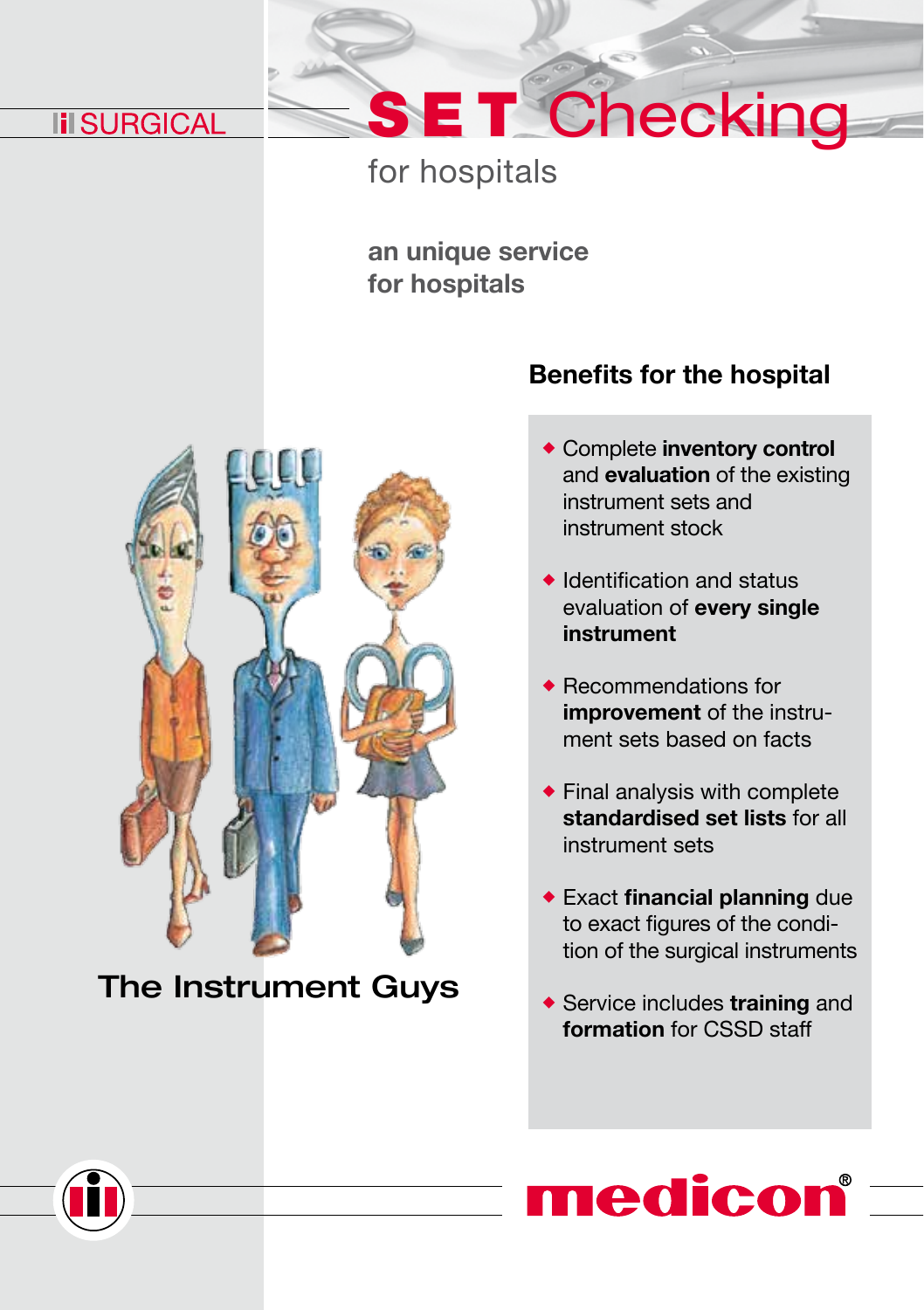# medicon®

### Project kick off:

members of administration, operation theatre, CSSD and hygiene department meet with the service provider



- ◆ Definition of the range of sets / medical departments which shall be checked
- ◆ Definition of the set checking criteria
- ◆ Date of the set checking
- ◆ Definition of the working location (constant supply of instrument set is necessary)
- $\bullet$  Preparation of the existing set lists if those are available
- ◆ Specification of the future numbering system

#### Installation meeting: one day before the start

- $\bullet$  Involved persons of the hospital will be informed that the service starts
- Working stations will be prepared in the defined work place
- A contact person from the hospital who is authorized and prepared to answer the questions of the service provider needs to be available
- Make sure there is a constant set supply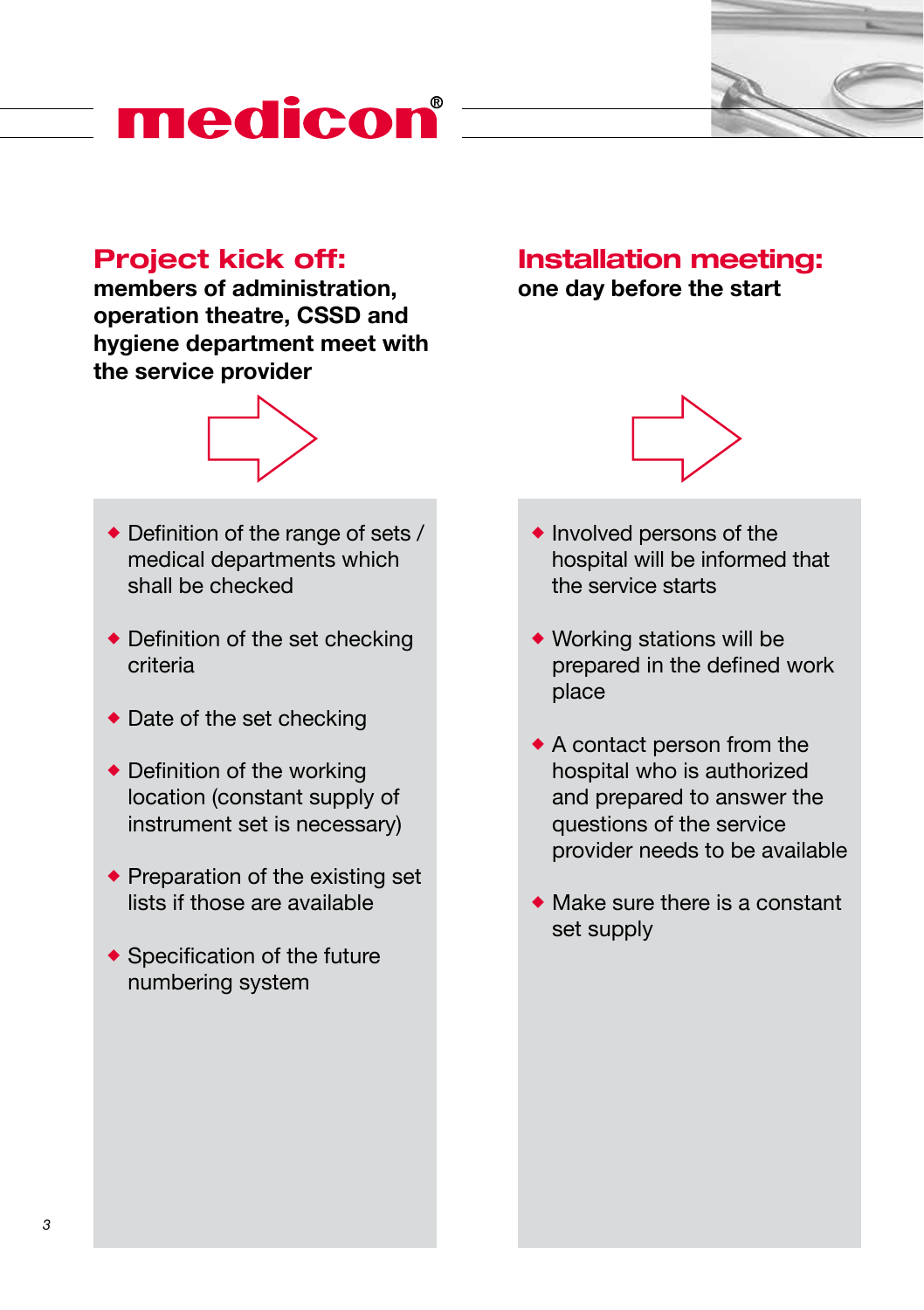# lan of action

### Within the hospital:

during the set checking service

### After service: after the set checking service



- ◆ 100 % check every instrument is evaluated
- ◆ Check of the instruments in stock and single packed instruments
- ◆ Results are documented in the set checking software
- Weight control of complete sets and containers
- $\bullet$  If agreed during the preparation phase of the set checking service: reorganisation and standardisation of the set content in cooperation with the hospital staff (contact person) on demand
- ◆ Digital photos of every set for top quality set lists



- ◆ Flaboration of the instrument analysis, set lists and offers for instrument exchange and instrument repair by the service provider according to the defined project conditions
- Presentation of the analysis in the hospital
- ◆ Definition of the time schedule for renewing the sets